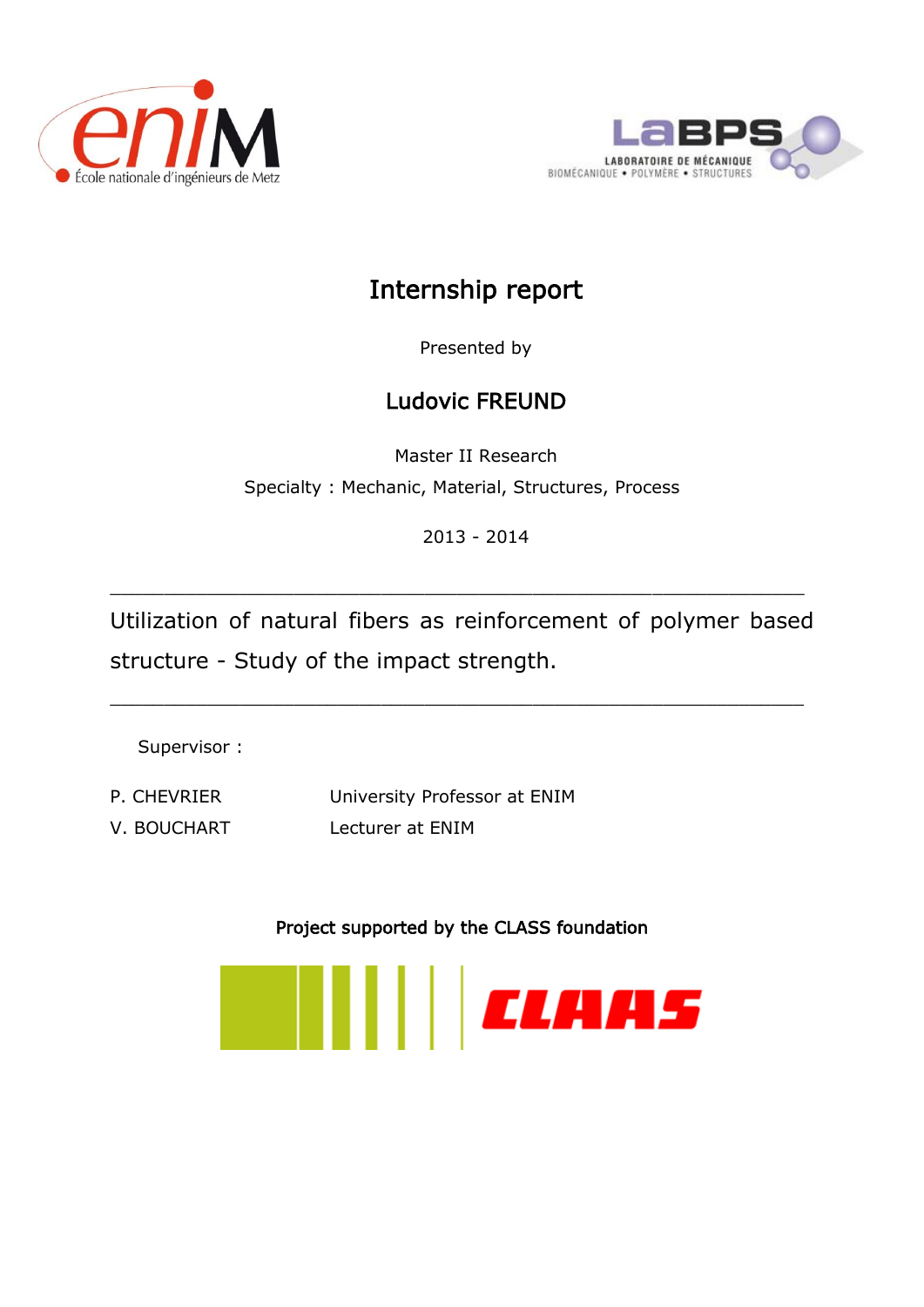# 2 Table of Contents

| $\mathbf{1}$   |       |  |  |  |  |
|----------------|-------|--|--|--|--|
| $\overline{2}$ |       |  |  |  |  |
|                | 2.1   |  |  |  |  |
| 2.2            |       |  |  |  |  |
|                | 2.3   |  |  |  |  |
|                | 2.3.1 |  |  |  |  |
|                | 2.3.2 |  |  |  |  |
| 3              |       |  |  |  |  |
|                | 3.1   |  |  |  |  |
|                | 3.2   |  |  |  |  |
| 4              |       |  |  |  |  |
|                | 4.1   |  |  |  |  |
| 4.2            |       |  |  |  |  |
|                | 4.2.1 |  |  |  |  |
|                | 4.2.2 |  |  |  |  |
| 5              |       |  |  |  |  |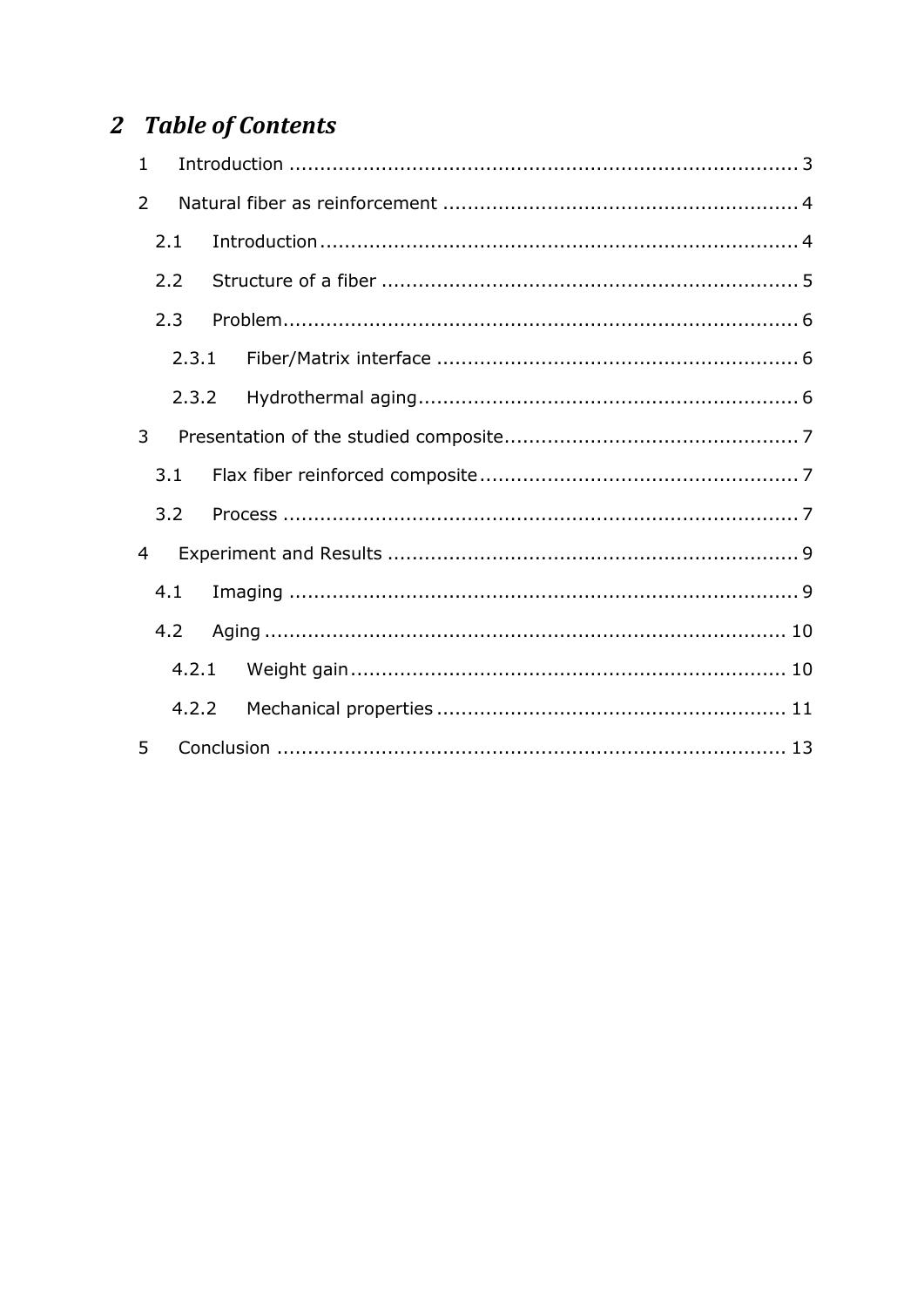## <span id="page-2-0"></span>*1 Introduction*

Sustainable development and other concern about the save of energy incite many companies, especially in the field of transport, to use composite. These offer a non negligible gain of weight while respecting the reliability and security requirement of the manufacturer. The obvious composite solutions are the thermoset polymer reinforced with glass or carbon fiber, thanks to their low cost or high performance. However, these composites have some disadvantages in particular in term of recycling or revalorizing. In Europe, two million tons of composites wastes are produced each year.

Today, an alternative appears with the growth of composite reinforced with natural fibers and thermoplastic matrix. These offer mechanical properties close to glass fiber with a positive carbon assessment. Moreover many solutions were developed these previous years to separate the fibers from the thermoplastic matrix, permitting a revalorization of the waste. However these composites are very young, that explain the uncertainty of the manufacturer concerning their reliability, and more studies need to be done before using them at higher scale.

The aim of this internship is to study a new composite made of an acrylic matrix reinforced with short hemp fiber. Several mechanical tests, in static and dynamic load, are performed to validate its use as a structural or semi-structural material.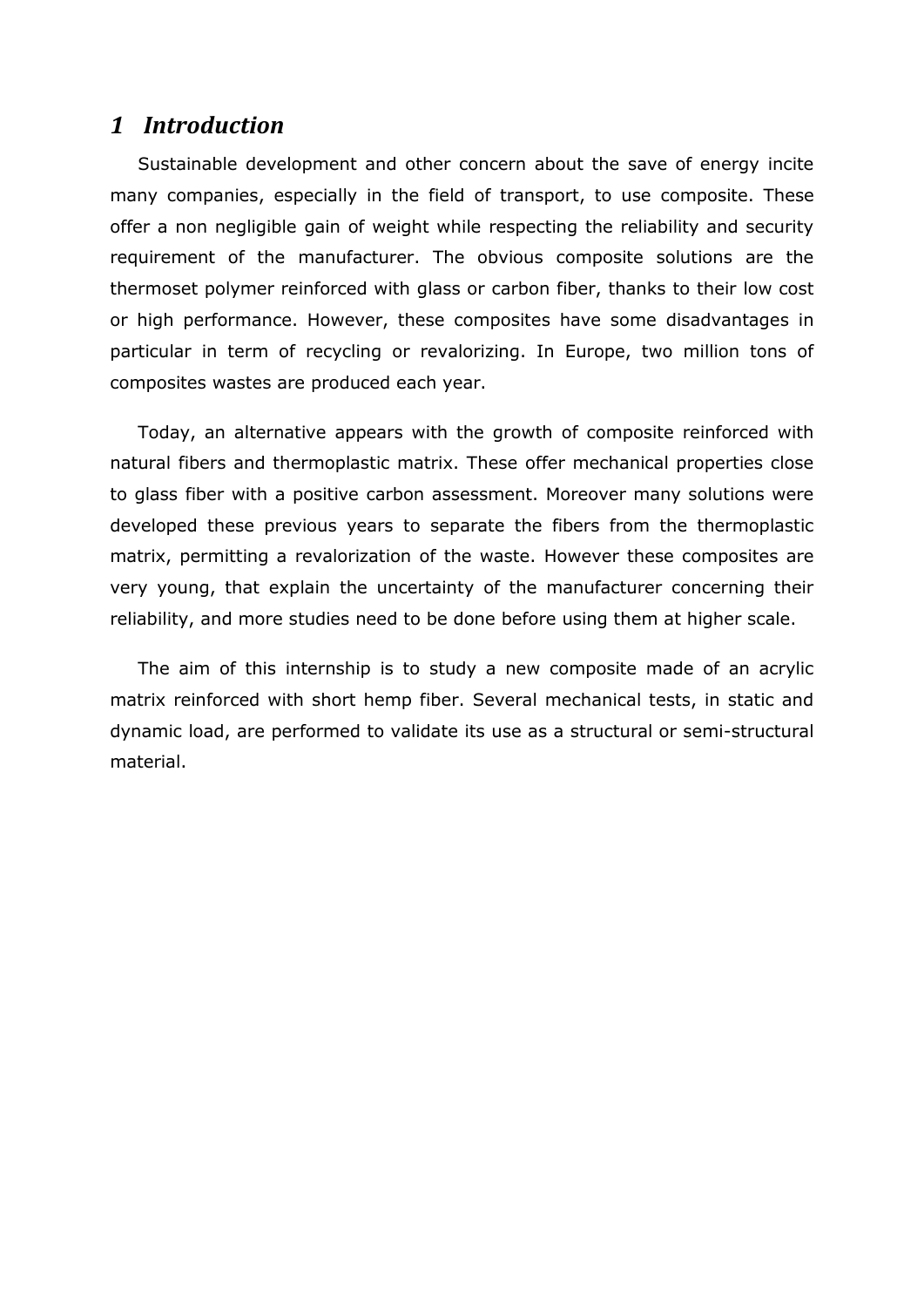## <span id="page-3-1"></span><span id="page-3-0"></span>*2 Natural fiber as reinforcement*

### *2.1 Introduction*

We can distinguish two class of natural fibers : fibers from plants and from animals.

Many plants can be used to reinforced composites, some of them are listed below : hemp, flax, jute, kenaf, sisal, pineapple, bamboo, rice, etc... A plant is usually preferred to another one principally because of his availability in the region of it utilization, and secondary because of its mechanical properties. Fibers which are the most used (hemp, flax) have strength similar of glass fiber.

Fibers from animals are limited to raw silk and spider web. These materials are known since centuries for their mechanical and thermal properties. Raw silk is the only fiber considered as continuous with a length up to 1200m. However the availability of these is limited because of the small quantity that can be produced by one animal. That is why a mass production of composite reinforced with animal's fibers is not possible.



Fig. 1 Natural fibers comportment

Compared to glass or carbon fiber, natural fiber and more exactly vegetal fiber offer substantial reduction of cost, mechanical properties equivalent, a high availability and above all a carbon footprint assessment close to zero.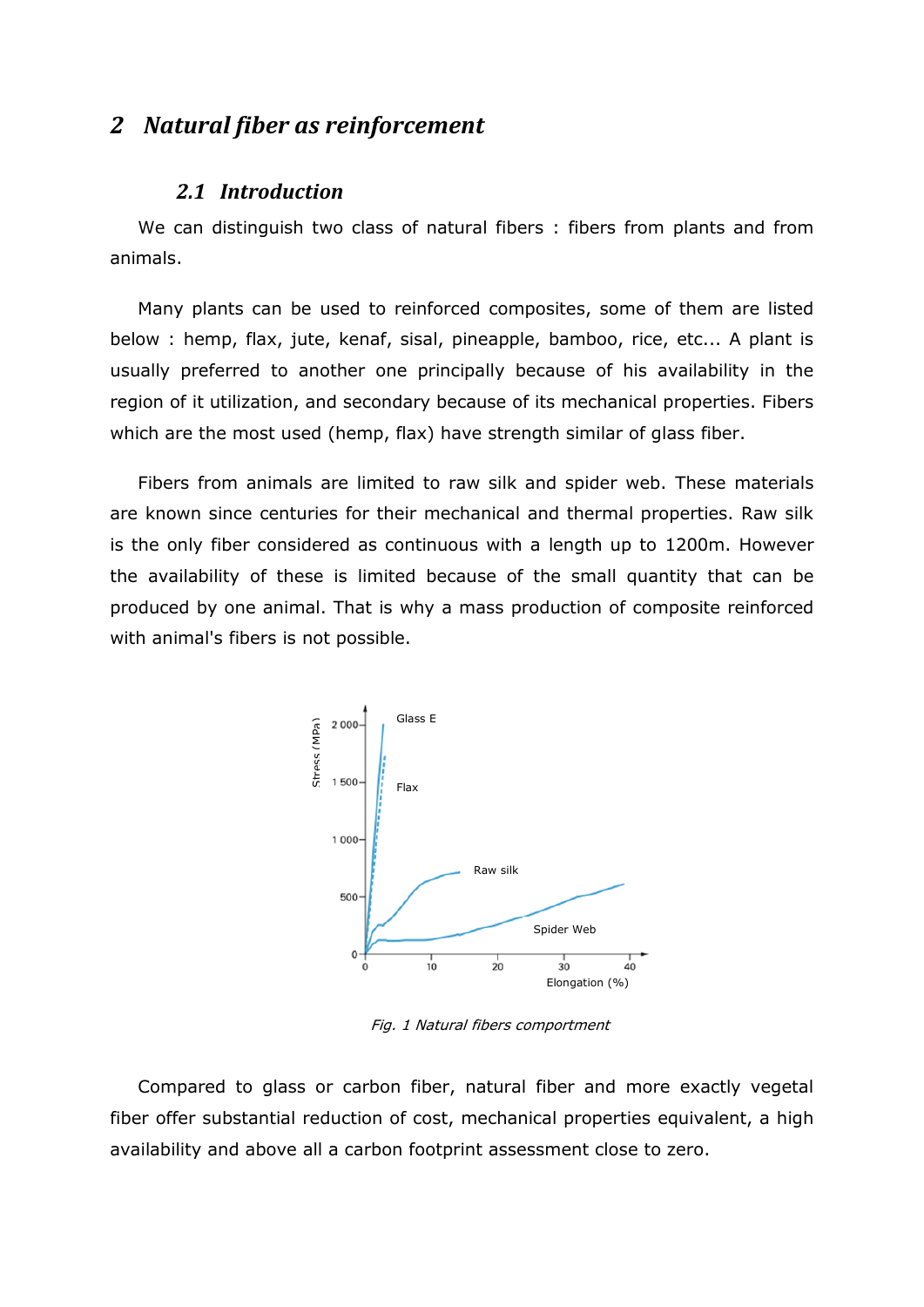## *2.2 Structure of a fiber*

<span id="page-4-0"></span>A vegetal fiber is easily assimilated to a multilayer composite made of cellulose fibril in a lignin and hemicelluloses matrix [\(Fig. 2\)](#page-4-1). The first layer is called "primary wall" while the others are called "secondary wall". The primary wall has a low concentration of cellulose (10%) which gives its elasticity. The second secondary wall, which is the thicker one, gives the fiber his strength and rigidity. It is made of a helical structure with and high concentration of cellulose. The helix angle (angle between the fibrils and the fiber axis) influences strongly mechanical properties of vegetal fibers. A high angle will give ductility to the material whereas a low one gives strength.



<span id="page-4-1"></span>Fig. 2 Vegetal fibers structure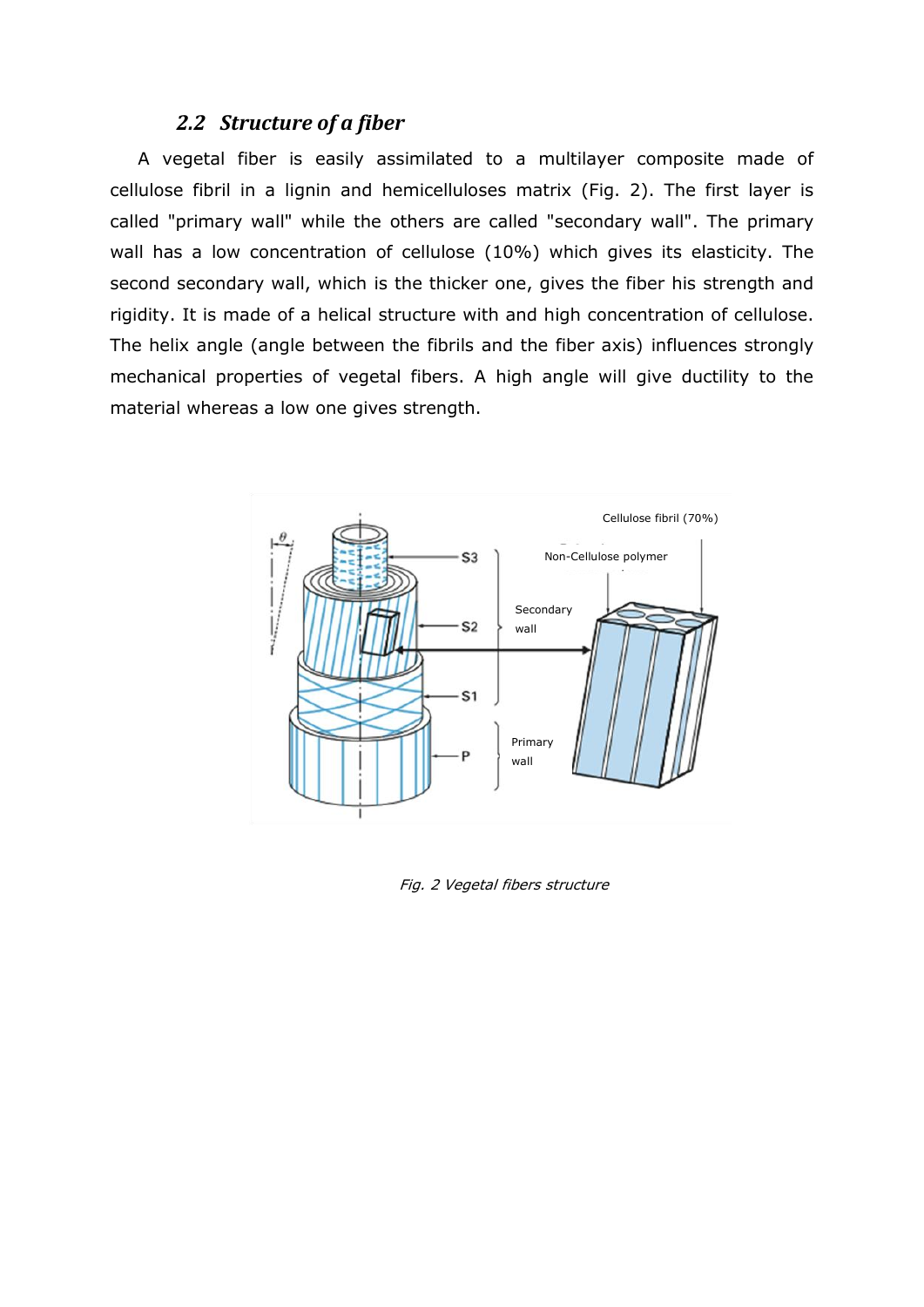## <span id="page-5-0"></span>*2.3 Problem*

### *2.3.1 Fiber/Matrix interface*

<span id="page-5-1"></span>The interface (or inter-phase) between the reinforcement and the matrix play a dominating role in the strength of a composite. A solid bonding permits an homogeneous transmission of the effort in the material, whereas a weak one while cause a premature failure of the composite.

Vegetal fibers are hydrophilic while polymer matrixes are usually hydrophobic. These antagonist properties make them difficult to link. Studies proved that the use of a coupling agent like Maleic anhydride polypropylene (MAPP) can enhance the tensile strength by 100% and the Young's modulus by 30%.

### *2.3.2 Hydrothermal aging*

<span id="page-5-2"></span>The hydrophilic nature of vegetal fiber makes them absorb humidity of the ambient air, which can cause the lowering of the composite's properties. This phenomenon is called hydrothermal aging and is the major reason why the natural fibers composites are not as used as glass fiber for structural parts.

The first consequence of the aging is the variation of dimensions, weight and appearance of the composite. The second is the degradation of the interface between fibers and matrix and thus the creation of void.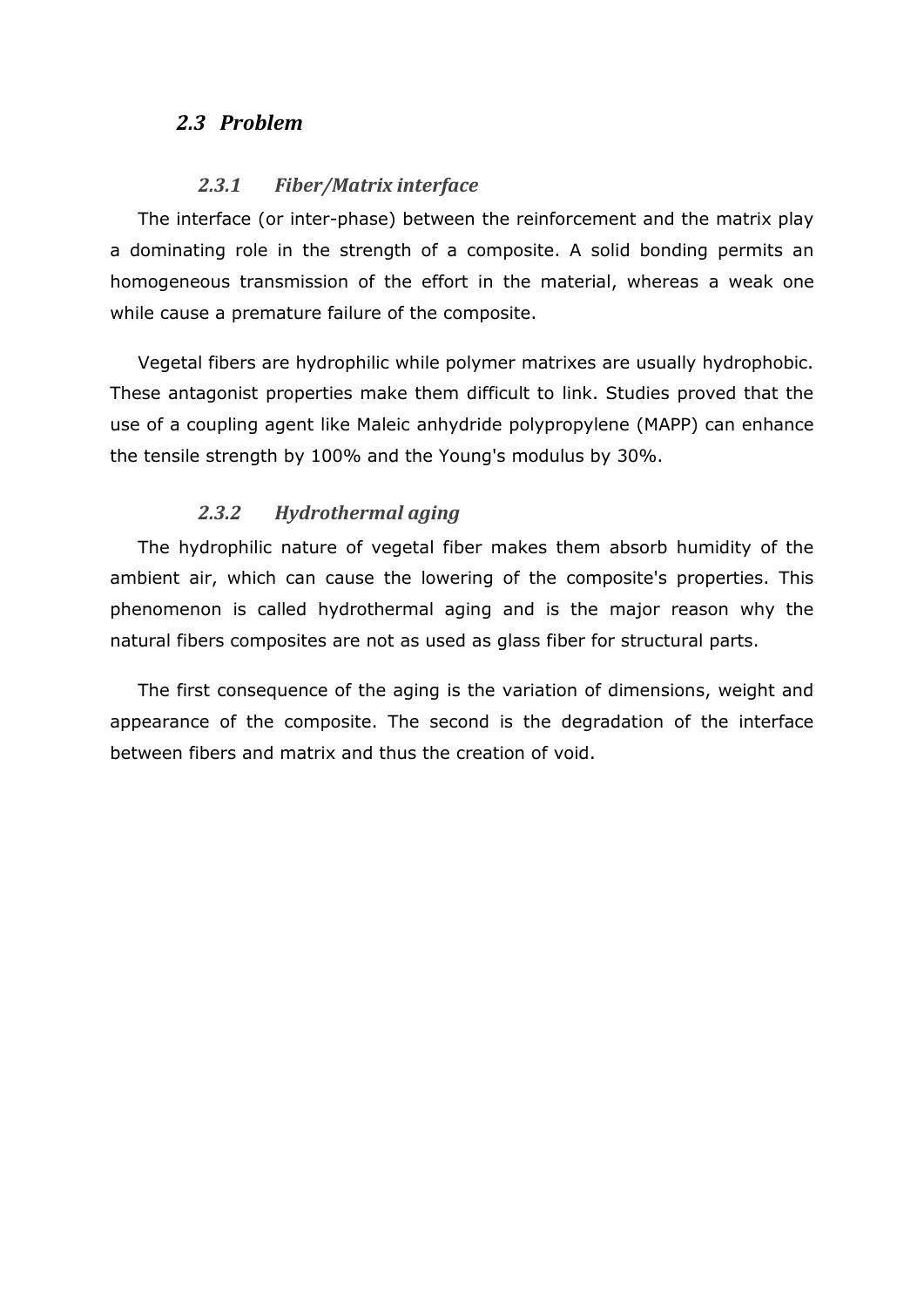# <span id="page-6-1"></span><span id="page-6-0"></span>*3 Presentation of the studied composite*

## *3.1 Flax fiber reinforced composite*

The studied composite was provided by Pôle de Plasturgie de l'Est (France). A new acrylic matrix developed by Arkema was used to coat non-woven flax fiber. 4.5mm thick plates with a volume fraction of fiber of approximately 30% were manufactured.

We also studied a version of this composite covered by a finishing layer of PMMA and ABS thermoplastic. The PMMA can be colored with a chosen color and the ABS give a brilliant aspect thus no more treatment are mandatory [\(Fig. 3\)](#page-6-3).

Because all the materials used are thermoplastic, the plate obtained can be re-heated and mold to obtain the right shape.



Fig. 3 Picture of finished composite (A) on composite side (B) on PMMA side (C) from the side

### <span id="page-6-3"></span>*3.2 Process*

<span id="page-6-2"></span>The "Resin Transfer Molding" (RTM) process were used to make the composite plate. This process is the most used to manufacture mass production of thermoset composite but is not adapted of the thermoplastic because of the too high viscosity of these when they are heated. To make up this problem, the liquid precursors to make the acrylic are mixed and injected into the mold thus the polymerization reaction happens after the injection.

For the finished composite, a plate of PMMA is placed in the bottom of the mold, and the dried non-woven flax over it. The resin is injected from the side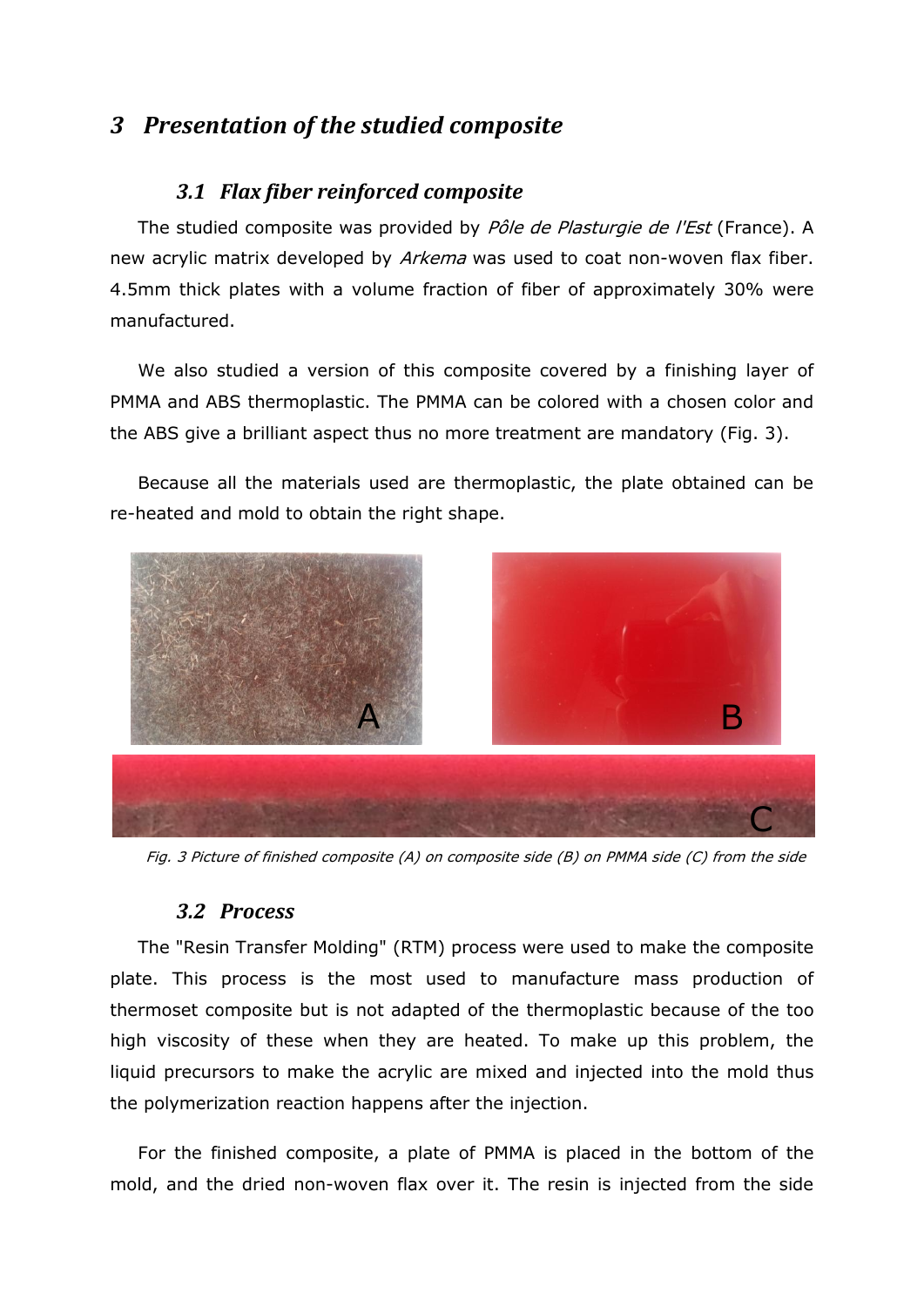with 3 bar pressure [\(Fig. 4.](#page-7-0)) Because of the similar chemical structure between the PMMA plate and the matrix of the composite, a strong link is created between the two components.



Fig. 4 RTM process with a finishing layer

<span id="page-7-0"></span>The specimens tested are machined first with a composite drill, however it caused an overheating of the composite which is at the origin of burned fiber and melted matrix. Then an aluminum drill were used, sharper, it allows a net cut without heating.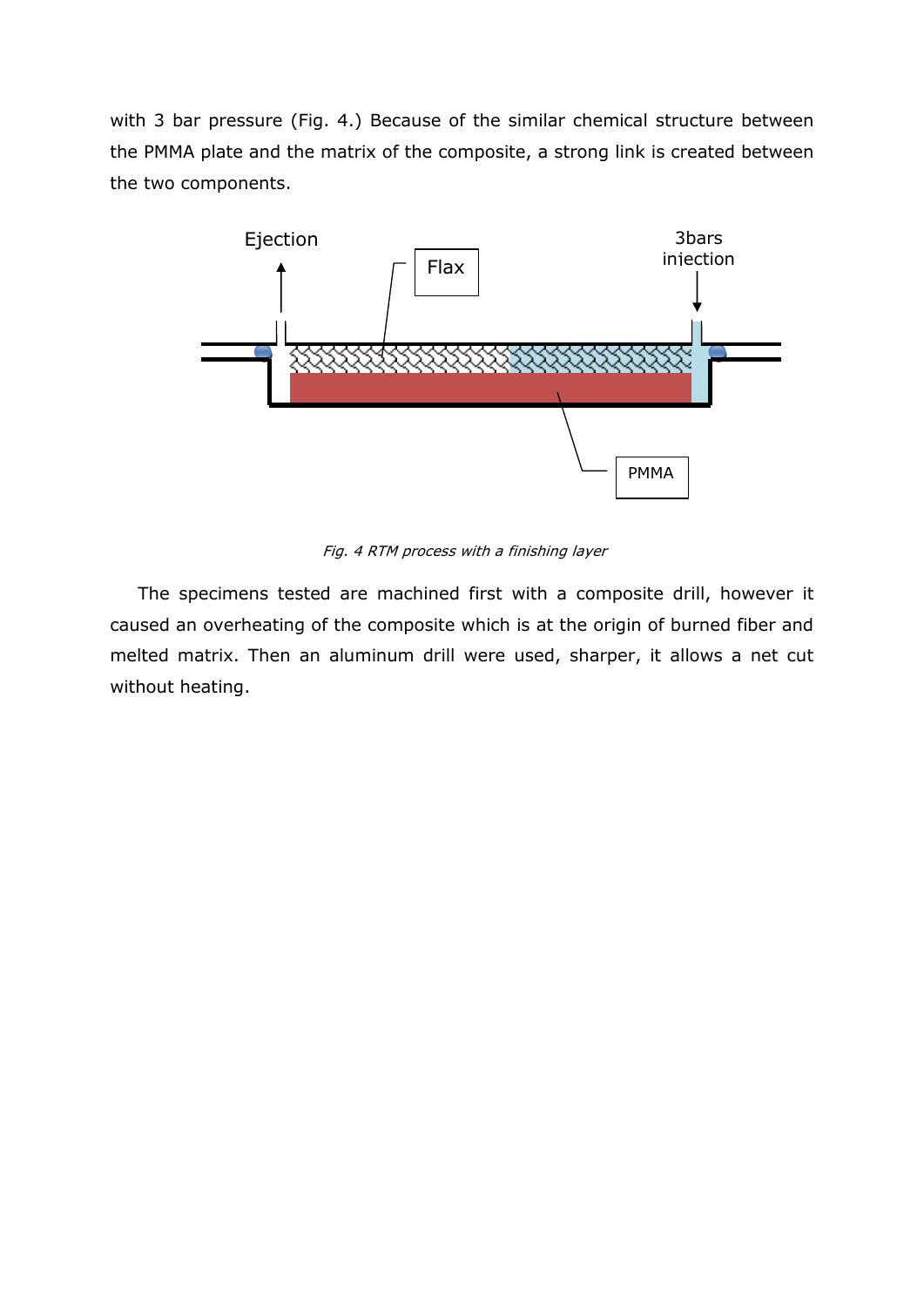# <span id="page-8-1"></span><span id="page-8-0"></span>*4 Experiment and Results*

## *4.1 Imaging*

A visual observation of the previous plate allows seeing the presence of defaults on the injection and ejection side of the plate. A white painting is used to highlight this void.



Fig. 5 Picture of external default

Then tomography picture of a small specimen allows us to inspect the composite from the inside. The first objective was to observe the repartition of flax fibers to check the presence of a main orientation. We observed [Fig. 6](#page-8-2) that fibers are all randomly dispersed in the plan of the plate, we can then expect a transverse isotropic comportment. We also noticed the presence of small defaults that could be water or air bubble.



<span id="page-8-2"></span>Fig. 6 Tomograph picture of fibers and Acrylic/Flax composite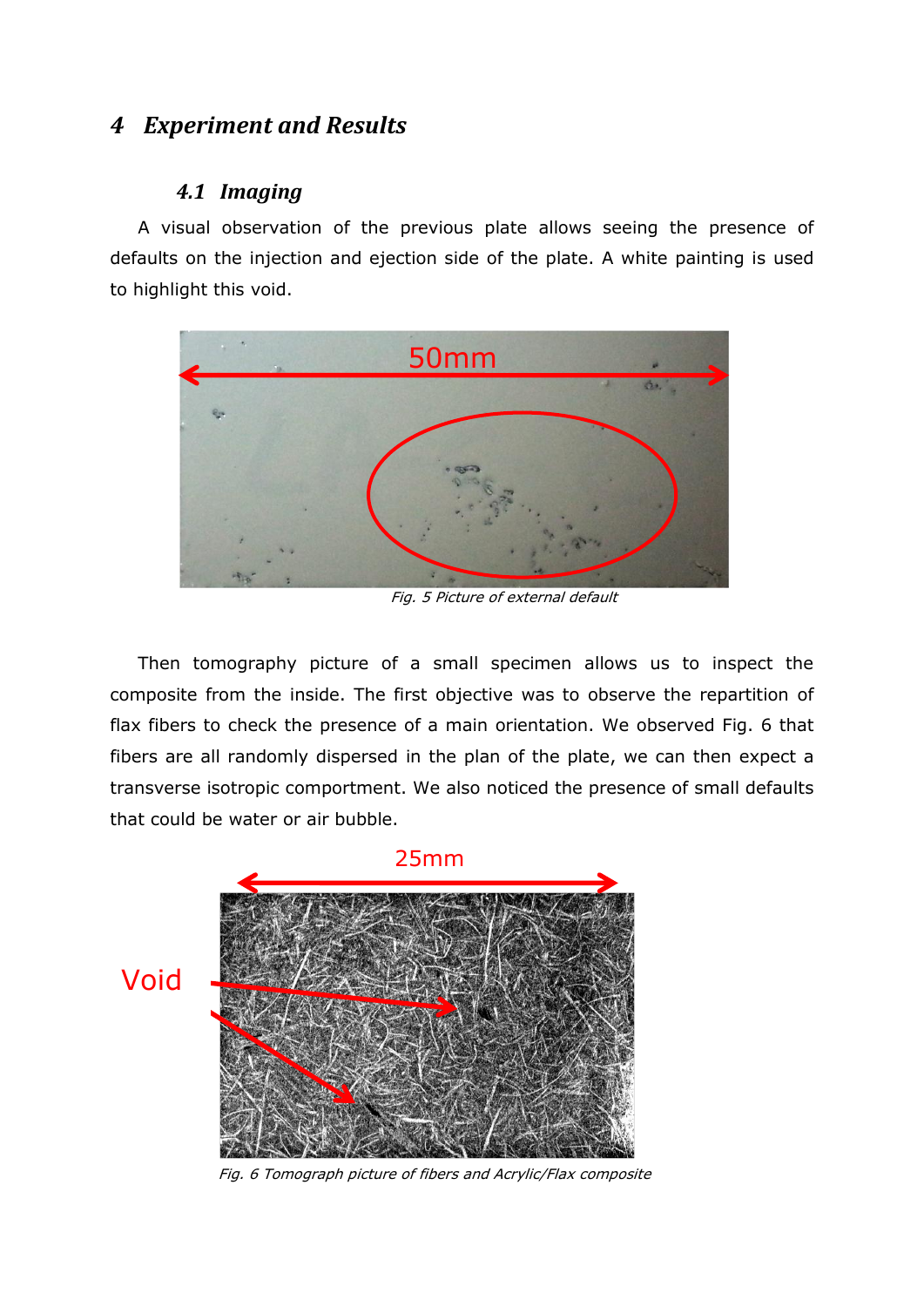### *4.2 Aging*

<span id="page-9-0"></span>We use speed up hydrothermal aging to analyze the evolution of properties from the flax reinforced composite. Samples are firstly dried in an oven for a week at 80°C and then aged in a climatic chamber for 7 weeks at 80°C and 80% of humidity. At chosen time interval, specimens are taken to be tested.

#### *4.2.1 Weight gain*

<span id="page-9-1"></span>The weight gain is determined using the EN3615 standard. Six samples from the several plates are weighted with a 0.1mg accuracy at each taking date. The weight gain is assimilated to the humidity absorbed by the composite.

After two weeks of aging we can see in [Fig. 7](#page-9-2) a fast evolution of the humidity followed by a constant step at 3%HR. Studies proved that the speed of weight gain strongly depends of the condition of aging while the plateau stays at the same value. We also notice a weight lost between the last two measurements, this can be explained by a degradation of fibers. The incoming samples will confirm or not this evolution.



Fig. 7 Graph of the weight gain of the composite during water aging

<span id="page-9-2"></span>The evolution of the water concentration depends of the air humidity and the temperature. It is generally modeled by the Fick law of diffusion. We can then determine the coefficient of diffusion D=90days<sup>-1</sup> at 80°C and 80%RH

$$
\frac{Mt}{M\infty} = \frac{4}{L} \left(\frac{D}{\pi}\right)^{0.5} t^{0.5}
$$
\n
$$
t^{0.5}
$$
\n
$$
t^{0.5}
$$
\n
$$
t^{0.5}
$$
\n
$$
t^{0.5}
$$
\n
$$
t^{0.5}
$$
\n
$$
t^{0.5}
$$
\n
$$
t^{0.5}
$$
\n
$$
t^{0.5}
$$
\n
$$
t^{0.5}
$$
\n
$$
t^{0.5}
$$
\n
$$
t^{0.5}
$$
\n
$$
t^{0.5}
$$
\n
$$
t^{0.5}
$$
\n
$$
t^{0.5}
$$
\n
$$
t^{0.5}
$$
\n
$$
t^{0.5}
$$
\n
$$
t^{0.5}
$$
\n
$$
t^{0.5}
$$
\n
$$
t^{0.5}
$$
\n
$$
t^{0.5}
$$
\n
$$
t^{0.5}
$$
\n
$$
t^{0.5}
$$
\n
$$
t^{0.5}
$$
\n
$$
t^{0.5}
$$
\n
$$
t^{0.5}
$$
\n
$$
t^{0.5}
$$
\n
$$
t^{0.5}
$$
\n
$$
t^{0.5}
$$
\n
$$
t^{0.5}
$$
\n
$$
t^{0.5}
$$
\n
$$
t^{0.5}
$$
\n
$$
t^{0.5}
$$
\n
$$
t^{0.5}
$$
\n
$$
t^{0.5}
$$
\n
$$
t^{0.5}
$$
\n
$$
t^{0.5}
$$
\n
$$
t^{0.5}
$$
\n
$$
t^{0.5}
$$
\n
$$
t^{0.5}
$$
\n
$$
t^{0.5}
$$
\n
$$
t^{0.5}
$$
\n
$$
t^{0.5}
$$
\n
$$
t^{0.5}
$$
\n
$$
t^{0.5}
$$
\n
$$
t^{0.5}
$$
\n
$$
t^{0.5}
$$
\n
$$
t^{0.5}
$$
\n
$$
t^{0.5
$$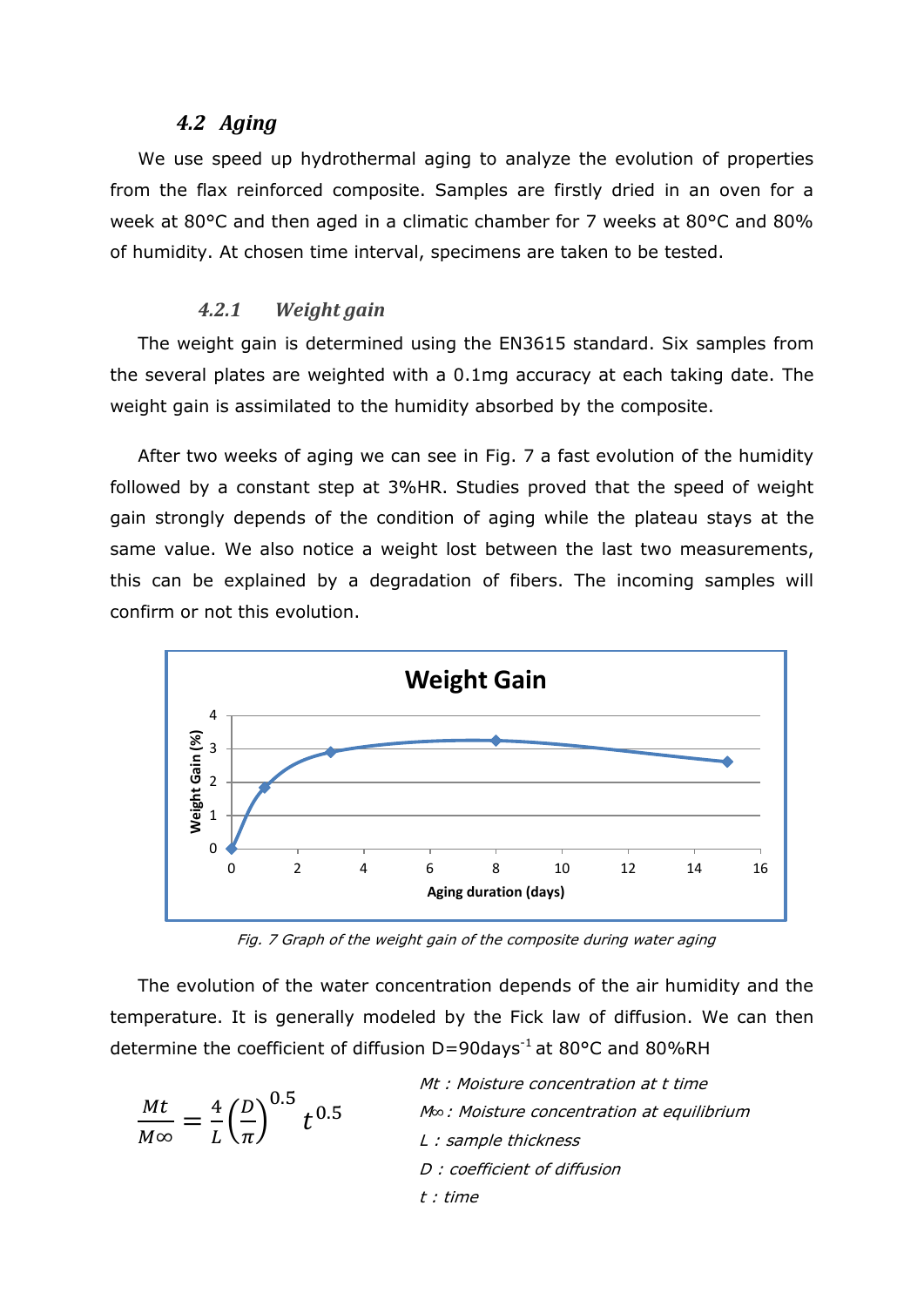#### *4.2.2 Mechanical properties*

<span id="page-10-0"></span>We used traction test (ASTM D3039 standard) to evaluate the longitudinal properties and V-notched sample (ASTM D 7078 standard) to evaluate shear properties. This allows us to measure the elasticity and strength in quasi-static condition.

We also use compression after impact test (ISO 18352 standard) to determine dynamic properties. This test measures the strength of the material after a small energy impact with the use of a compression test. This test, developed for composite materials, allows us to determine the lowering of mechanical properties after an impact like a pebble on a body part. This test is on-going, no results will be presented in this report.

These tests are performed on samples taken just after manufacturing and after several time of aging

#### *4.2.2.1 Un-aged Material*

The results [Table 1](#page-10-1) are based on the testing of 8 samples in traction and shearing.

<span id="page-10-1"></span>

|                             | <b>Traction Test</b>    |                           | <b>Shear Test</b>                      |                              |
|-----------------------------|-------------------------|---------------------------|----------------------------------------|------------------------------|
|                             | Young Modulus<br>E(MPa) | Tensile Stress o<br>(MPa) | <b>Shear Modulus</b><br>$G_{12}$ (MPa) | Shear Stress $\tau$<br>(MPa) |
| 100%<br>Composite           | $5493 \pm 461$          | $60.57 \pm 4.09$          | $2440 \pm 171$                         | $36.91 \pm 1.27$             |
| Composite +<br>Finish Layer | $2977 \pm 89$           | $34.53 \pm 2.05$          | $1179 \pm 76$                          | $38.63 \pm 1.60$             |

Table 1 Mechanical properties of Acrylic/Flax composite

These results are lower than a glass/epoxy non-woven composite, but with his density of 1.2g/cm<sup>3</sup> it is also lighter. We compared the properties of some usual material brought to their density.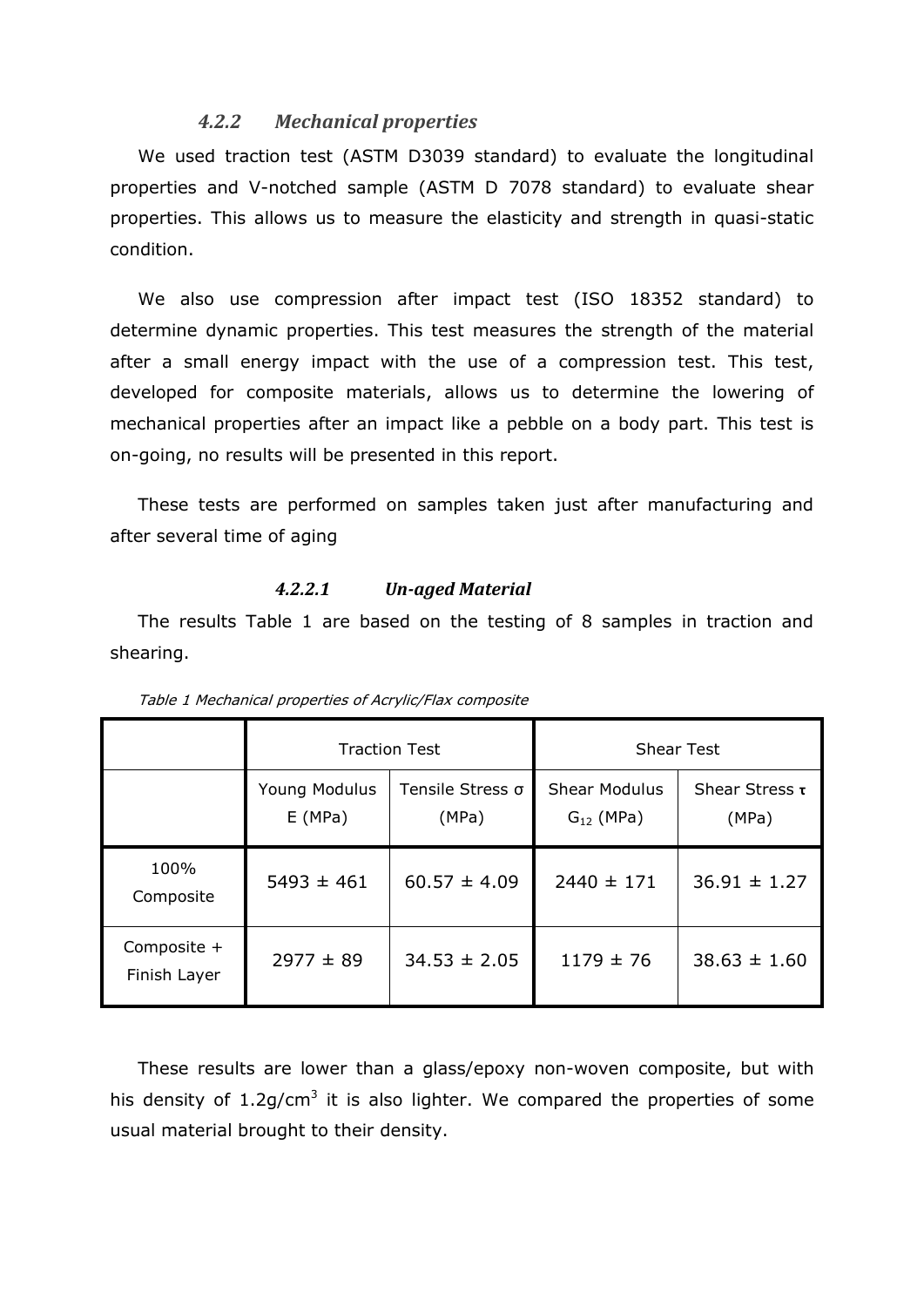Table 2 Comparison of composite and steel properties

<span id="page-11-0"></span>

|                | $E/\rho$ | $\sigma/\rho$ |
|----------------|----------|---------------|
| Acrylic / Flax | 4.49     | 49            |
| Epoxy / Glass  |          | 85            |
| Steel SAE 1010 |          | 46            |

We notice in [Table 2](#page-11-0) that the Acrylic/Flax properties are two times lower than an Epoxy/Glass composite, his main concurrent. The weight gain objective cannot be achieved with this composite at this step of the research. The properties only match with conventional steel in term of strength. However in a perspective of increasing the recyclability of a product and lowering the environmental impact, the acrylic/flax composite could be an alternative.

#### *4.2.2.2 Aged Material*

The aging allows highlighting the modification of the comportment of a material with time or specific climatic condition.

We notice [Fig. 8](#page-12-1) that the elasticity of the composite in traction and in shearing decreases rapidly until day three where the Shear Modulus and Young Modulus stay constant.

The failure strength is governed by two antagonist phenomenon. The first improves the strength due to the increasing ductility caused by the water in the matrix. The second lowers the strength because of the degradation of the interface and the moisture of the fiber. These explain the increasing strength until day three followed by a fall. The results seem to reach a plateau at this point of the experiment.

All the mechanical properties seem to reach a constant value after a period of aging. This allows us sizing parts for a long life time.